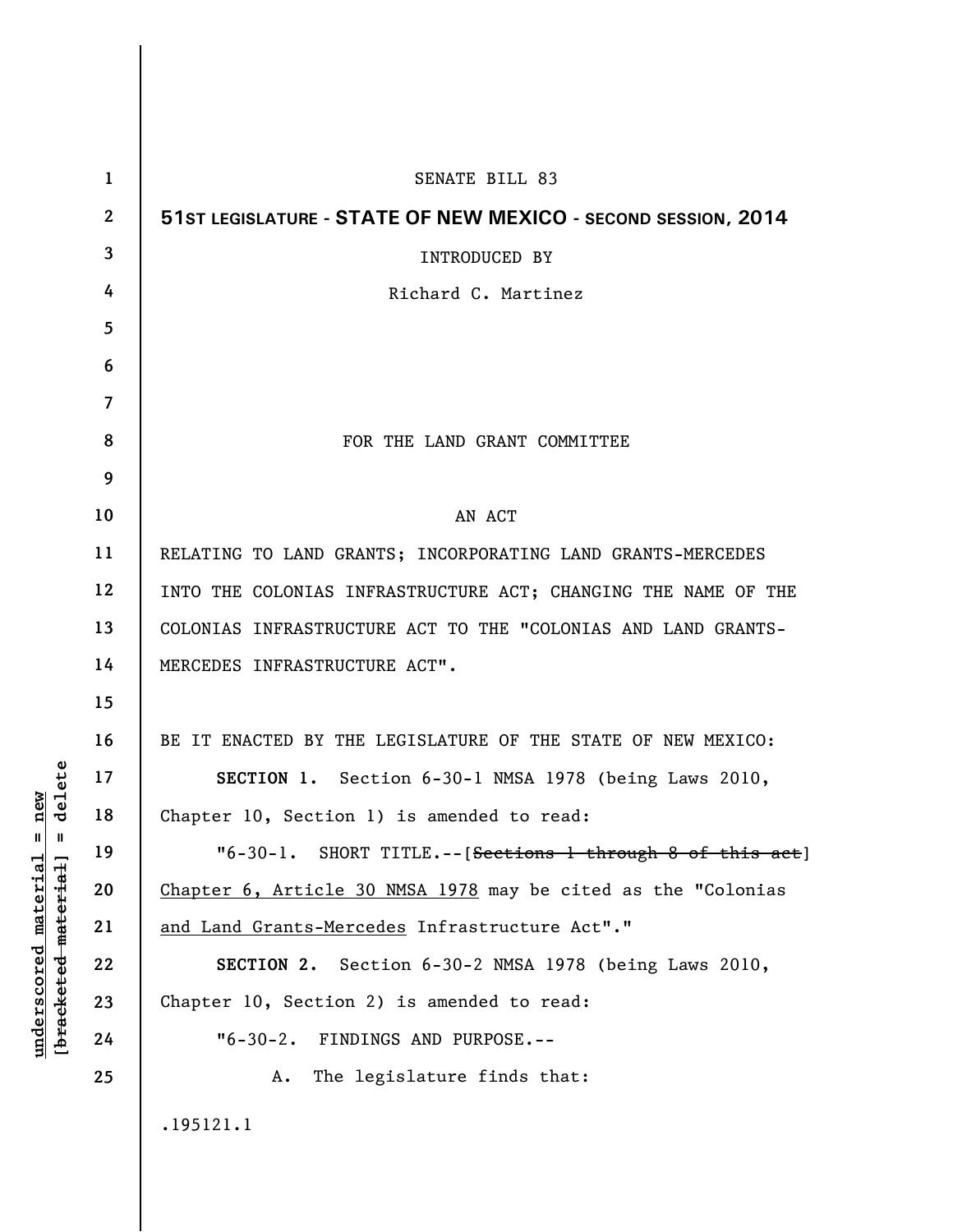**1 2 3 4 5 6 7 8 9 10 11 12 13 14 15 16 17 18 19 20 21 22 23 24 25**  (1) colonias and land grants-mercedes lack basic infrastructure resulting in poor social, health and economic conditions; (2) adequate infrastructure such as water and wastewater systems, solid waste disposal facilities, flood and drainage control, roads and housing infrastructure are essential to improved health, safety and welfare of all New Mexicans, including residents of the colonia and land grantmerced communities; (3) local efforts and resources have been insufficient to develop and maintain a consistent and adequate level of infrastructure; (4) addressing the urgent need of replacing, improving and developing infrastructure through the use of an alternative financing mechanism is a long-term cost savings benefit to both the state and the communities; and (5) adequate infrastructure development allows colonia and land grant-merced residents to achieve the basic conditions necessary to improve the quality of their lives. B. The purposes of the Colonias and Land Grants-Mercedes Infrastructure Act are to: (1) ensure adequate financial resources for infrastructure development for colonia and land grant-merced recognized communities; (2) provide for the planning and development .195121.1  $- 2 -$ 

**underscored material = new [bracketed material] = delete**

 $\frac{1}{2}$  intereted material = delete  $underscored material = new$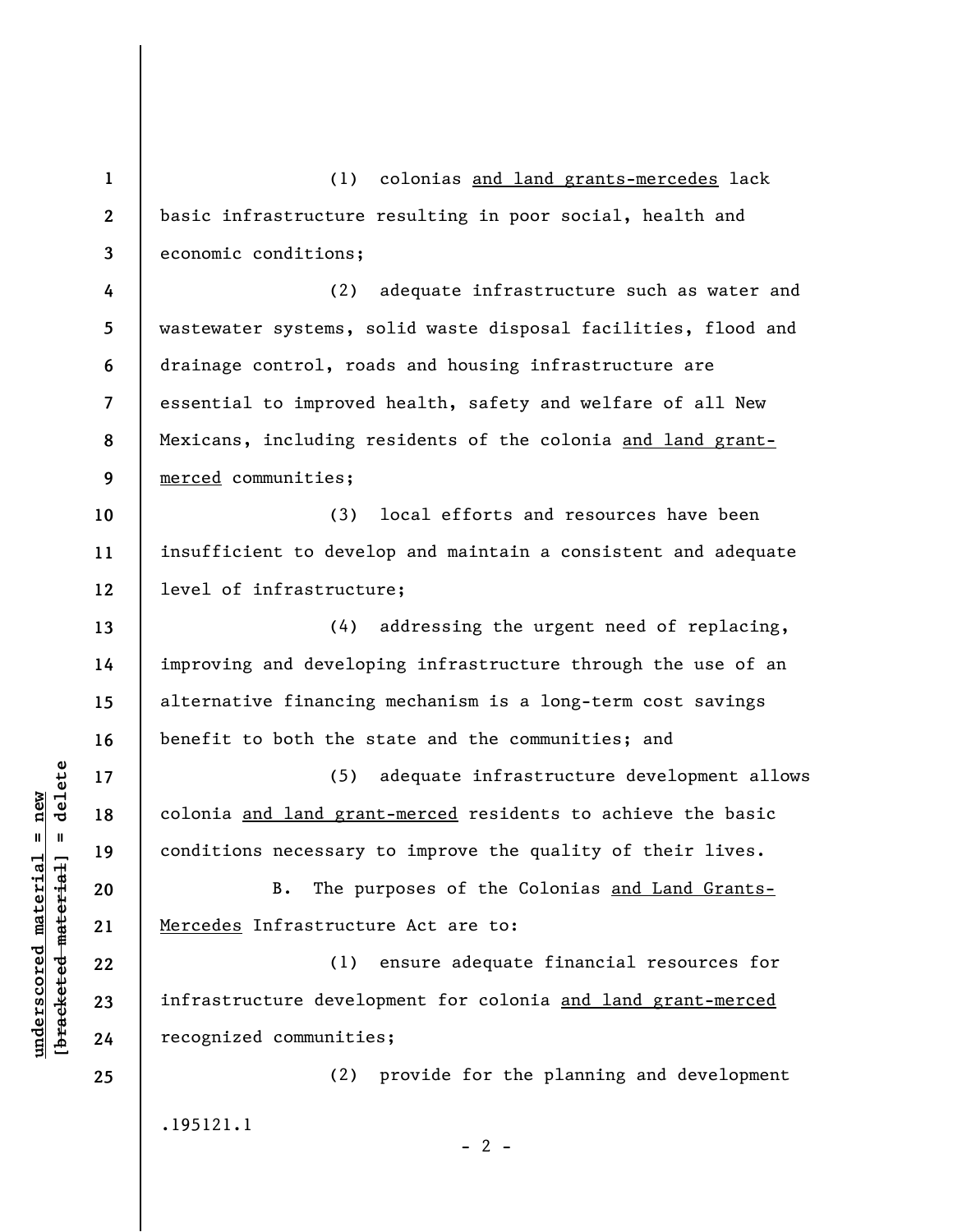**1 2 3 4 5 6 7 8 9 10 11 12 13 14 15 16 17 18 19 20 21 22 23 24 25**  of infrastructure in an efficient and cost-effective manner; and (3) develop infrastructure projects to improve quality of life and encourage economic development." **SECTION 3.** Section 6-30-3 NMSA 1978 (being Laws 2010, Chapter 10, Section 3) is amended to read: "6-30-3. DEFINITIONS.--As used in the Colonias and Land Grants-Mercedes Infrastructure Act: A. "authority" means the New Mexico finance authority; B. "board" means the colonias and land grantsmercedes infrastructure board; C. "colonia" means a rural community with a population of twenty-five thousand or less located within one hundred fifty miles of the United States-Mexico border that: (1) has been designated as a colonia by the municipality or county in which it is located because of a: (a) lack of potable water supply; (b) lack of adequate sewage systems; or (c) lack of decent, safe and sanitary housing; (2) has been in existence as a colonia prior to November 1990; and (3) has submitted appropriate documentation to the board to substantiate the conditions of this subsection, .195121.1  $-3 -$ 

**underscored material = new [bracketed material] = delete**

 $b$ racketed material] = delete  $underscored material = new$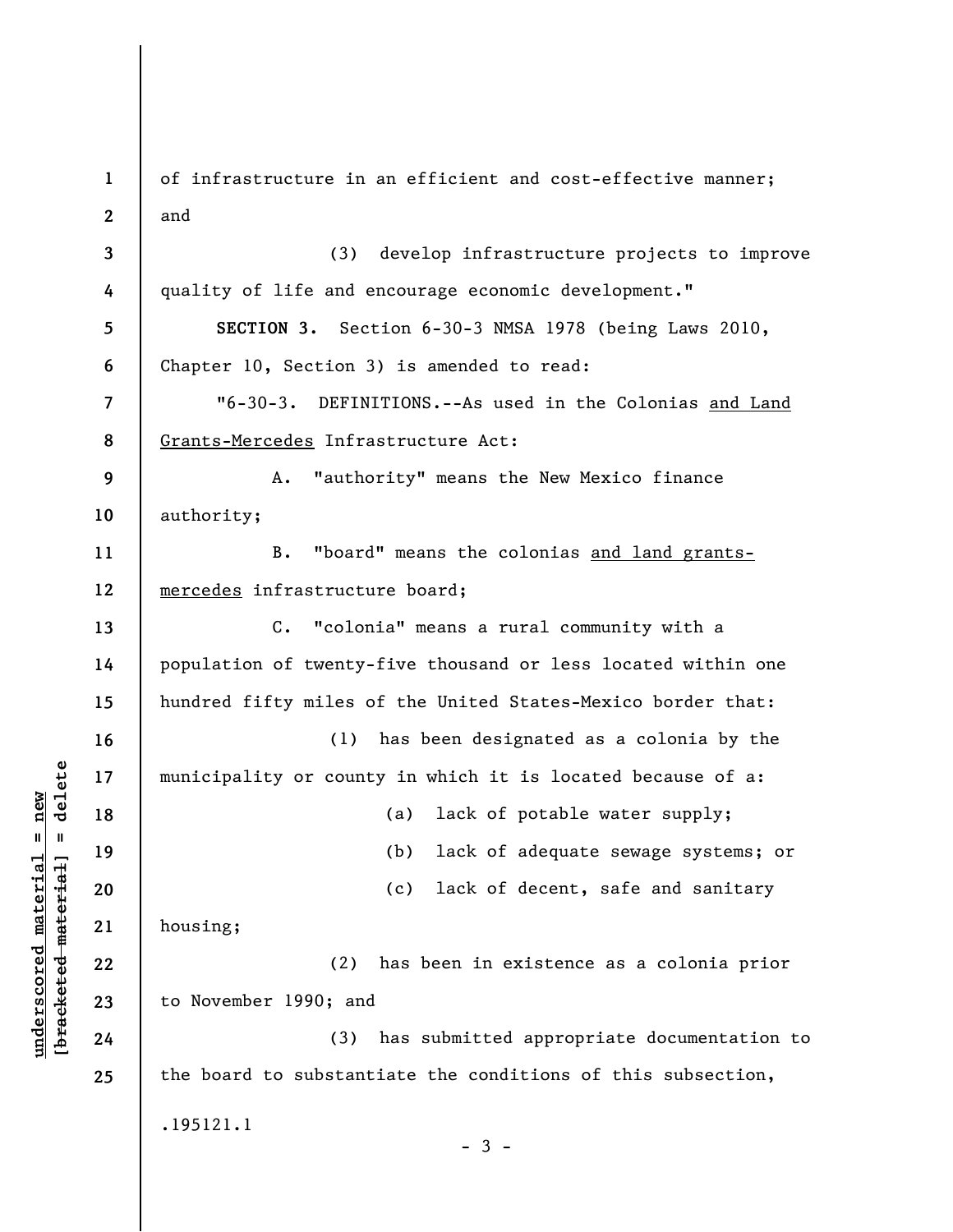**1 2**  including documentation that supports the designation of the municipality or county;

**3 4**  D. "financial assistance" means providing grants or loans on terms and conditions approved by the authority;

**5 6 7 8**  E. "land grant-merced" means a community land grant organized and governed pursuant to Chapter 49, Article 1 or 4 NMSA 1978 and operating as a political subdivision of the state;

**9 10**   $[E-]$   $F.$  "project fund" means the colonias and land grants-mercedes infrastructure project fund;

**11 12 13**  [F.] G. "qualified entity" means a county, municipality or other entity recognized as a political subdivision of the state;

[G.] H. "qualified project" means a capital outlay project selected by the board for financial assistance that is primarily intended to develop colonias or land grants-mercedes infrastructure. A qualified project may include a water system, a wastewater system, solid waste disposal facilities, flood and drainage control, roads or housing infrastructure; but "qualified project" does not include general operation and maintenance, equipment, housing allowance payments or mortgage subsidies; and

[H.] I. "trust fund" means the colonias and land grants-mercedes infrastructure trust fund."

**SECTION 4.** Section 6-30-4 NMSA 1978 (being Laws 2010, .195121.1 - 4 -

 $\frac{1}{2}$  intereted material = delete **[bracketed material] = delete**  $underscored material = new$ **underscored material = new**

**14** 

**15** 

**16** 

**17** 

**18** 

**19** 

**20** 

**21** 

**22** 

**23** 

**24** 

**25**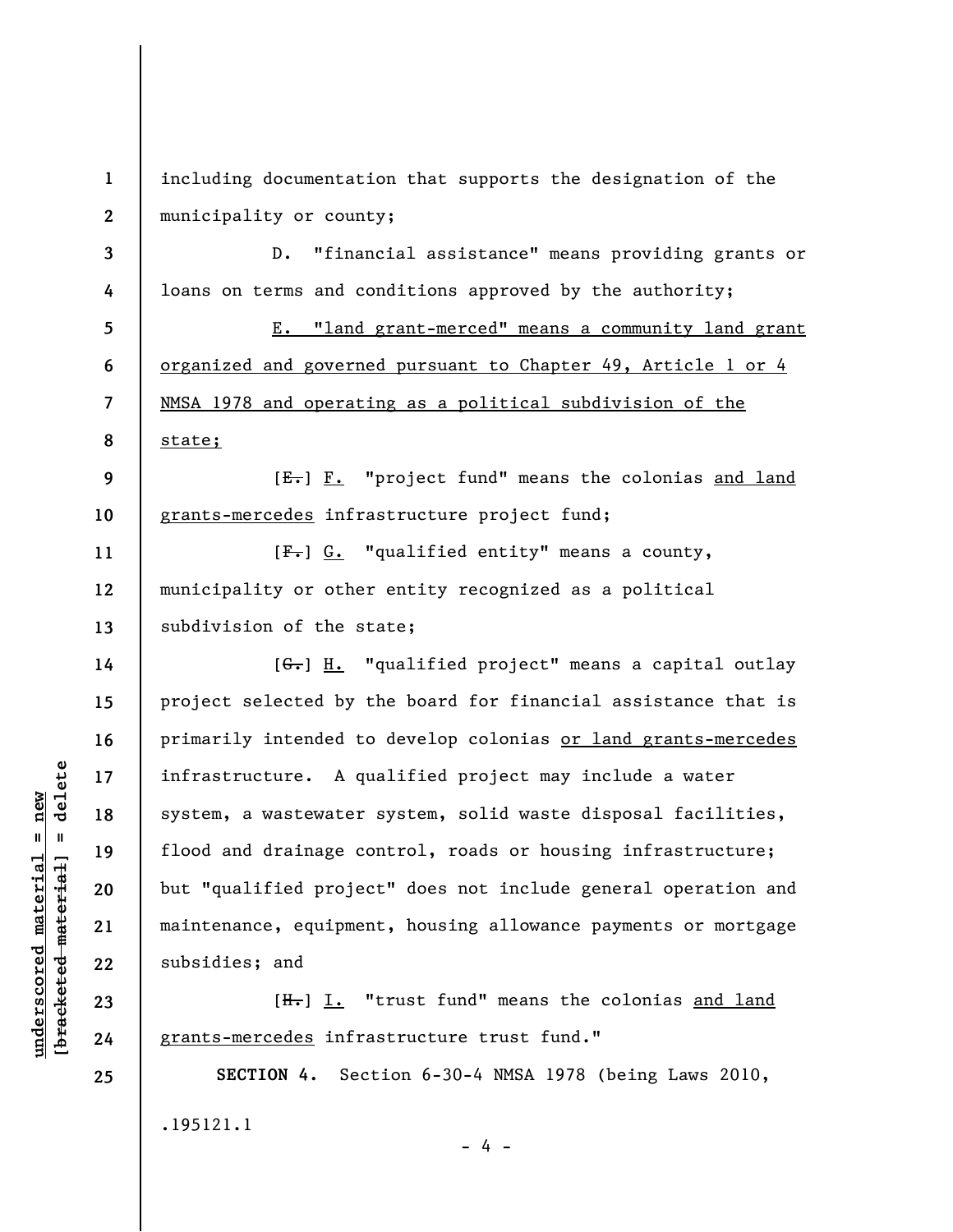| $\mathbf{1}$   | Chapter 10, Section 4) is amended to read:                     |
|----------------|----------------------------------------------------------------|
| $\overline{2}$ | "6-30-4. COLONIAS AND LAND GRANTS-MERCEDES INFRASTRUCTURE      |
| 3              | <b>BOARD CREATED.--</b>                                        |
| 4              | The "colonias and land grants-mercedes<br>Α.                   |
| 5              | infrastructure board" is created.                              |
| 6              | The board shall consist of seven voting members<br>В.          |
| $\overline{7}$ | as follows:                                                    |
| 8              | (1)<br>the secretary of finance and                            |
| 9              | administration or the secretary's designee from the department |
| 10             | of finance and administration;                                 |
| 11             | (2)<br>the secretary of environment or the                     |
| 12             | secretary's designee from the department of environment;       |
| 13             | (3)<br>the chief executive officer of the                      |
| 14             | authority or the chief executive officer's designee from the   |
| 15             | authority;                                                     |
| 16             | one member appointed by the president pro<br>(4)               |
| 17             | tempore of the senate;                                         |
| 18             | one member appointed by the minority<br>(5)                    |
| 19             | leader of the senate;                                          |
| 20             | one member appointed by the speaker of the<br>(6)              |
| 21             | house of representatives; and                                  |
| 22             | one member appointed by the minority<br>(7)                    |
| 23             | leader of the house of representatives.                        |
| 24             | $C$ .<br>The members appointed pursuant to Paragraphs (4)      |
| 25             | through (7) of Subsection B of this section shall be appointed |
|                | .195121.1<br>$-5 -$                                            |

**underscored material = new [bracketed material] = delete**

 $[**bracket eted metert et**] = **del et e**$  $underscored material = new$ 

 $\overline{\phantom{a}}$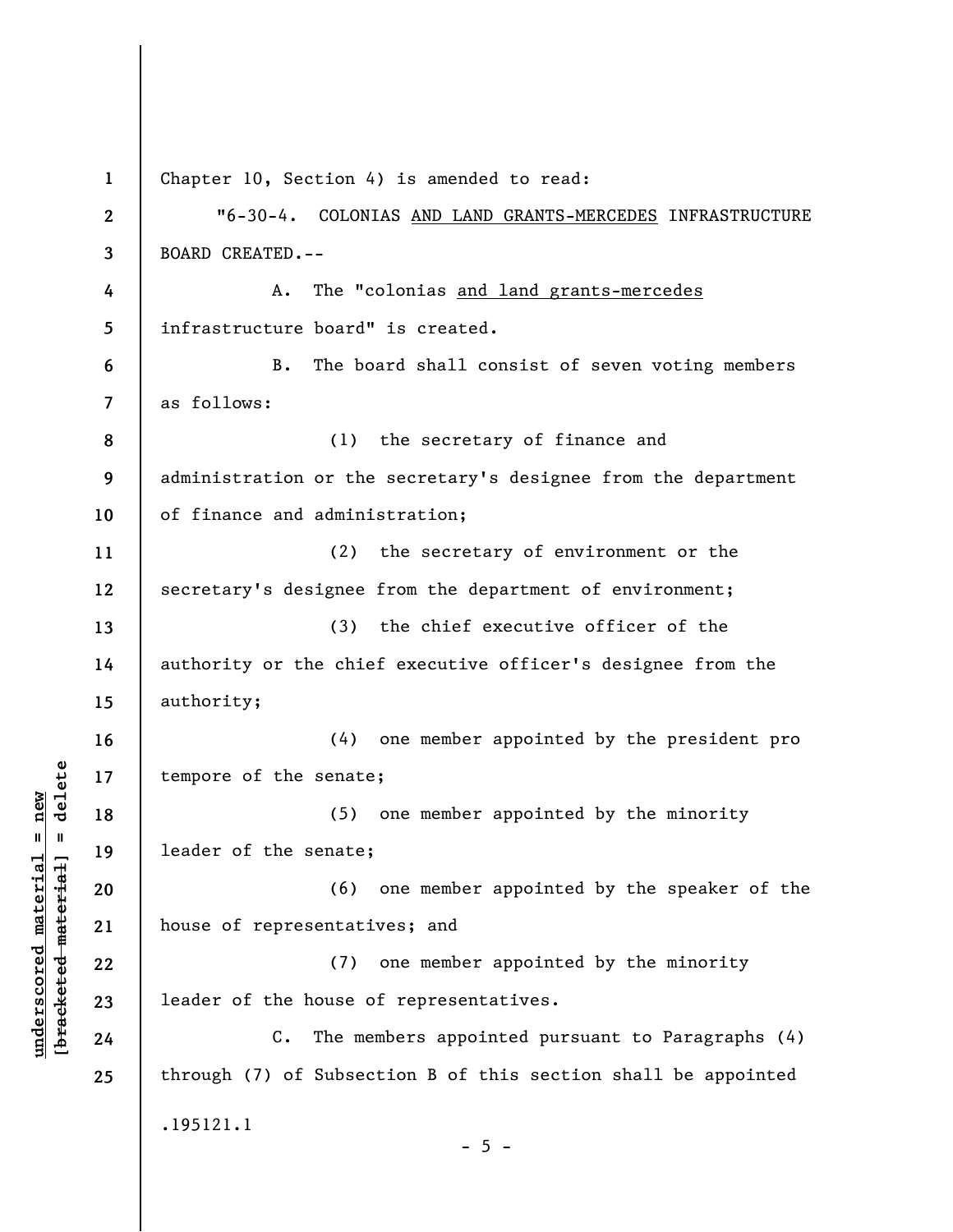**1 2 3 4 5 6 7 8 9 10 11 12 13 14 15 16 17 18 19 20 21 22 23 24 25**  with the advice and consent of the senate, serve at the pleasure of the appointing authority, be residents of the colonias area or a member of a land grant-merced and have experience in capital project development or administration, and they may receive per diem and mileage as provided for nonsalaried public officers in the Per Diem and Mileage Act but shall receive no other compensation, perquisite or allowance. D. There shall be [five] seven advisory, nonvoting members of the board as follows: (1) the executive director of the south central council of governments or the director's designee; (2) the executive director of the southwest New Mexico council of governments or the director's designee; (3) the executive director of the southeastern New Mexico economic development district or the director's designee; (4) the executive director of the north central New Mexico economic development district or the director's designee; (5) the chair of the land grant council or the chair's designee;  $[$ (4)] (6) the executive director of the New Mexico association of counties or the director's designee; and  $[$ (5)] (7) the executive director of the New Mexico mortgage finance authority or the director's designee. .195121.1  $- 6 -$ 

 $\frac{1}{2}$  of  $\frac{1}{2}$  and  $\frac{1}{2}$  and  $\frac{1}{2}$  and  $\frac{1}{2}$  and  $\frac{1}{2}$  and  $\frac{1}{2}$  and  $\frac{1}{2}$  and  $\frac{1}{2}$  and  $\frac{1}{2}$  and  $\frac{1}{2}$  and  $\frac{1}{2}$  and  $\frac{1}{2}$  and  $\frac{1}{2}$  and  $\frac{1}{2}$  and  $\frac{1}{2}$  an **[bracketed material] = delete**  $underscored material = new$ **underscored material = new**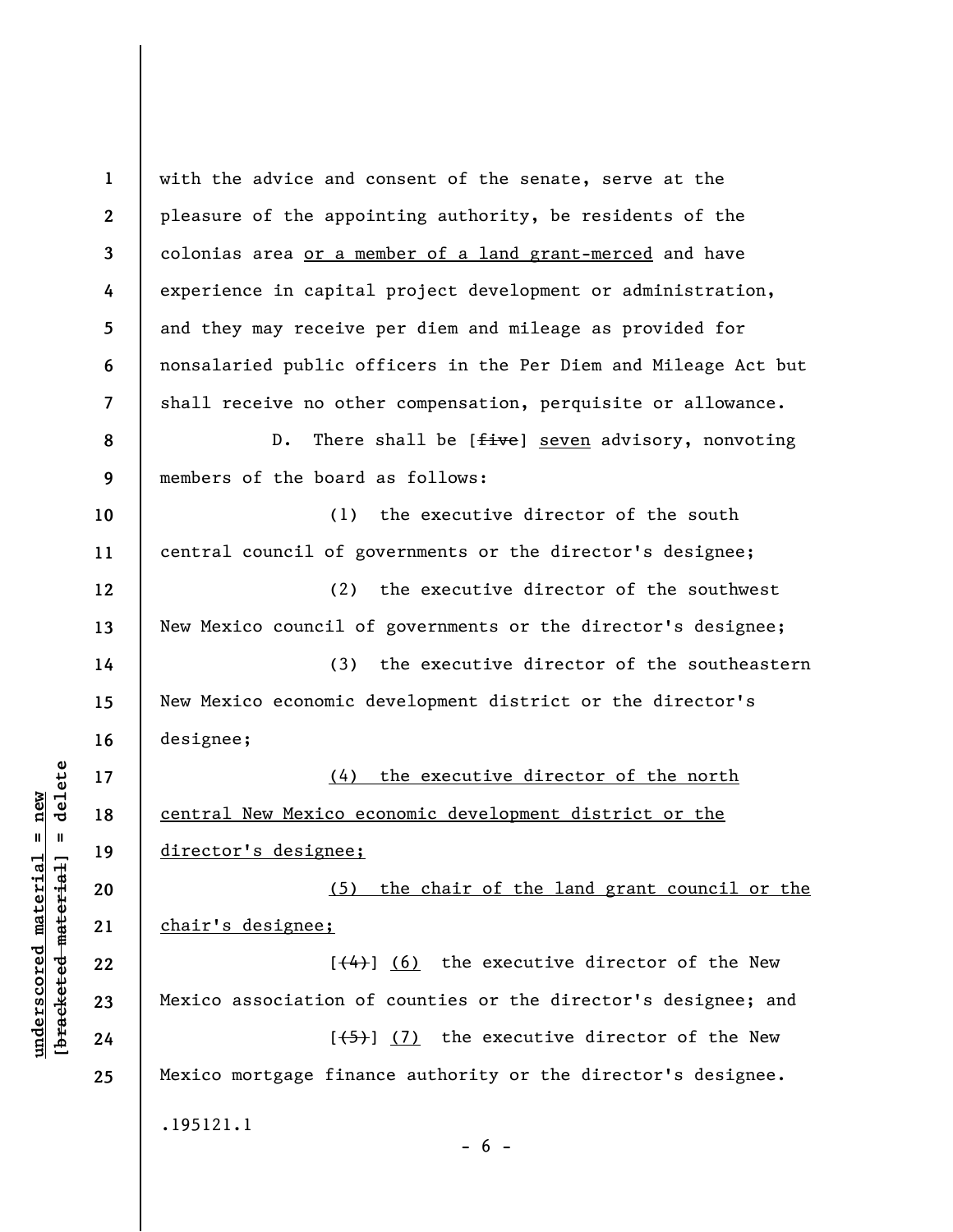**1 2 3 4 5 6 7 8**  E. The board shall choose a chair and vice chair from among its members and such other officers as it deems necessary. A majority of members constitutes a quorum for the transaction of business. The affirmative vote of at least a majority of a quorum shall be necessary for an action to be taken by the board. The board shall meet whenever a voting member submits a request in writing to the chair, but not less than quarterly.

**9 10 11 12**  F. All meetings of the board shall be open to the public and subject to the Open Meetings Act and, at each meeting, the board shall provide an opportunity for public comment."

**SECTION 5.** Section 6-30-7 NMSA 1978 (being Laws 2010, Chapter 10, Section 7) is amended to read:

"6-30-7. COLONIAS AND LAND GRANTS-MERCEDES INFRASTRUCTURE TRUST FUND--CREATED--INVESTMENT--DISTRIBUTION.--

A. The "colonias and land grants-mercedes infrastructure trust fund" is created in the state treasury. The trust fund shall consist of money that is appropriated, donated or otherwise allocated to it. Money in the trust fund shall be invested by the state investment officer in the manner that land grant permanent funds are invested pursuant to Chapter 6, Article 8 NMSA 1978. Income from investment of the trust fund shall be credited to the fund. Money in the trust fund shall not be expended for any purpose, but an annual

- 7 -

.195121.1

 $\frac{1}{2}$  of  $\frac{1}{2}$  and  $\frac{1}{2}$  and  $\frac{1}{2}$  and  $\frac{1}{2}$  and  $\frac{1}{2}$  and  $\frac{1}{2}$  and  $\frac{1}{2}$  and  $\frac{1}{2}$  and  $\frac{1}{2}$  and  $\frac{1}{2}$  and  $\frac{1}{2}$  and  $\frac{1}{2}$  and  $\frac{1}{2}$  and  $\frac{1}{2}$  and  $\frac{1}{2}$  an **[bracketed material] = delete**  $underscored material = new$ **underscored material = new**

**13** 

**14** 

**15** 

**16** 

**17** 

**18** 

**19** 

**20** 

**21** 

**22** 

**23** 

**24** 

**25**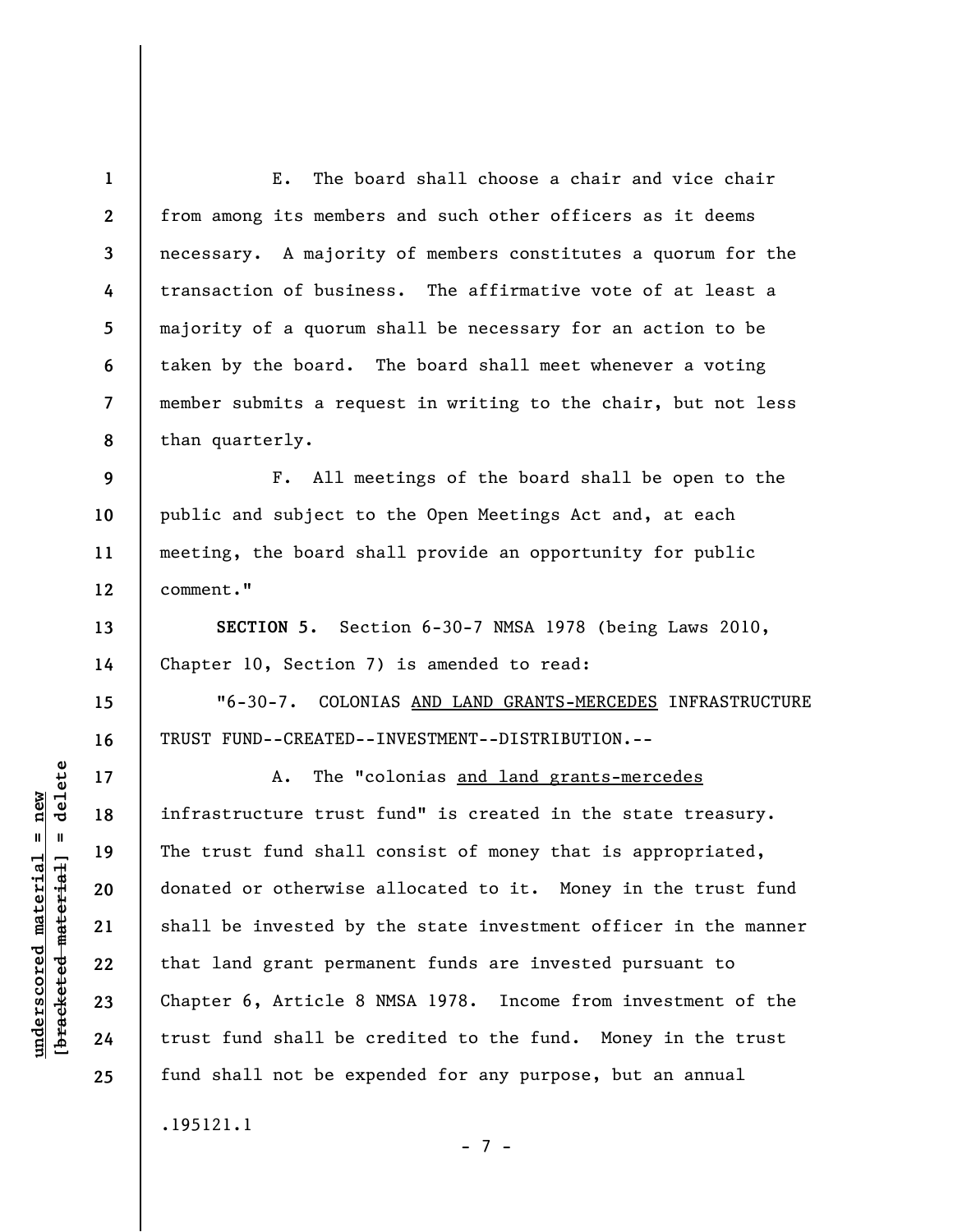**1 2**  distribution from the trust fund shall be made to the project fund pursuant to this section.

**3 4 5 6 7 8 9 10 11 12 13**  B. On July 1 of each year in which adequate money is available in the trust fund, an annual distribution shall be made from the trust fund to the project fund in the amount of ten million dollars (\$10,000,000) until the distribution is less than an amount equal to four and seven-tenths percent of the average of the year-end market values of the trust fund for the immediately preceding five calendar years. Thereafter, the amount of the annual distribution shall be four and seventenths percent of the average of the year-end market values of the trust fund for the immediately preceding five calendar years."

**SECTION 6.** Section 6-30-8 NMSA 1978 (being Laws 2010, Chapter 10, Section 8) is amended to read:

"6-30-8. COLONIAS AND LAND GRANTS-MERCEDES INFRASTRUCTURE PROJECT FUND-CREATED--PURPOSE--APPROPRIATIONS.--

A. The "colonias and land grants-mercedes infrastructure project fund" is created in the authority and shall be administered by the authority.

B. The project fund shall consist of:

**23** 

**14** 

**15** 

**16** 

**17** 

**18** 

**19** 

**20** 

**21** 

**22** 

**24** 

**25** 

**underscored material = new [bracketed material] = delete**

 $\frac{1}{2}$  of  $\frac{1}{2}$  and  $\frac{1}{2}$  and  $\frac{1}{2}$  and  $\frac{1}{2}$  and  $\frac{1}{2}$  and  $\frac{1}{2}$  and  $\frac{1}{2}$  and  $\frac{1}{2}$  and  $\frac{1}{2}$  and  $\frac{1}{2}$  and  $\frac{1}{2}$  and  $\frac{1}{2}$  and  $\frac{1}{2}$  and  $\frac{1}{2}$  and  $\frac{1}{2}$  an  $underscored$  material = new

(1) distributions from the trust fund;

(2) payments of principal and interest on loans for qualified projects;

(3) other money appropriated by the

.195121.1

- 8 -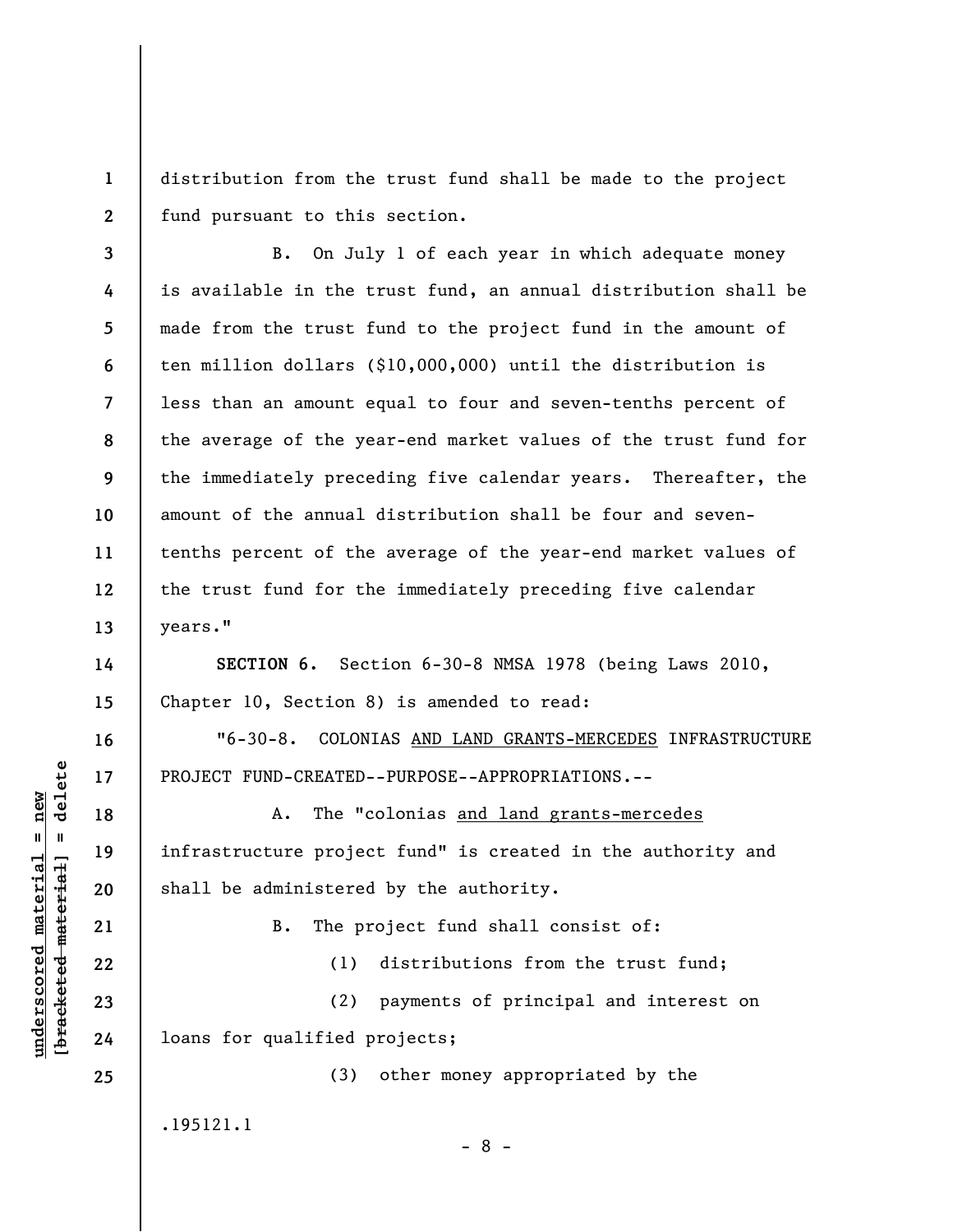**1 2 3 4 5 6 7 8 9 10 11 12 13 14 15 16 17 18 19 20 21 22 23 24 25**  legislature or distributed or otherwise allocated to the project fund for the purpose of supporting qualified projects; (4) the proceeds of severance tax bonds appropriated to the fund for qualified projects; and (5) income from investment of the project fund that shall be credited to the project fund. C. Except for severance tax bond proceeds required to revert to the severance tax bonding fund, balances in the project fund at the end of a fiscal year shall not revert to any other fund. D. The project fund may consist of subaccounts as determined to be necessary by the authority. E. The authority may establish procedures and adopt rules as required to: (1) administer the project fund; (2) originate grants or loans for qualified projects recommended by the board; (3) recover from the project fund the costs of administering the fund and originating the grants and loans; and (4) govern the process through which qualified entities may apply for financial assistance from the project fund." **SECTION 7.** Section 7-27-12.5 NMSA 1978 (being Laws 2010, Chapter 10, Section 9) is amended to read: .195121.1 - 9 -

**underscored material = new [bracketed material] = delete**

 $\frac{1}{2}$  intereted material = delete  $underscored material = new$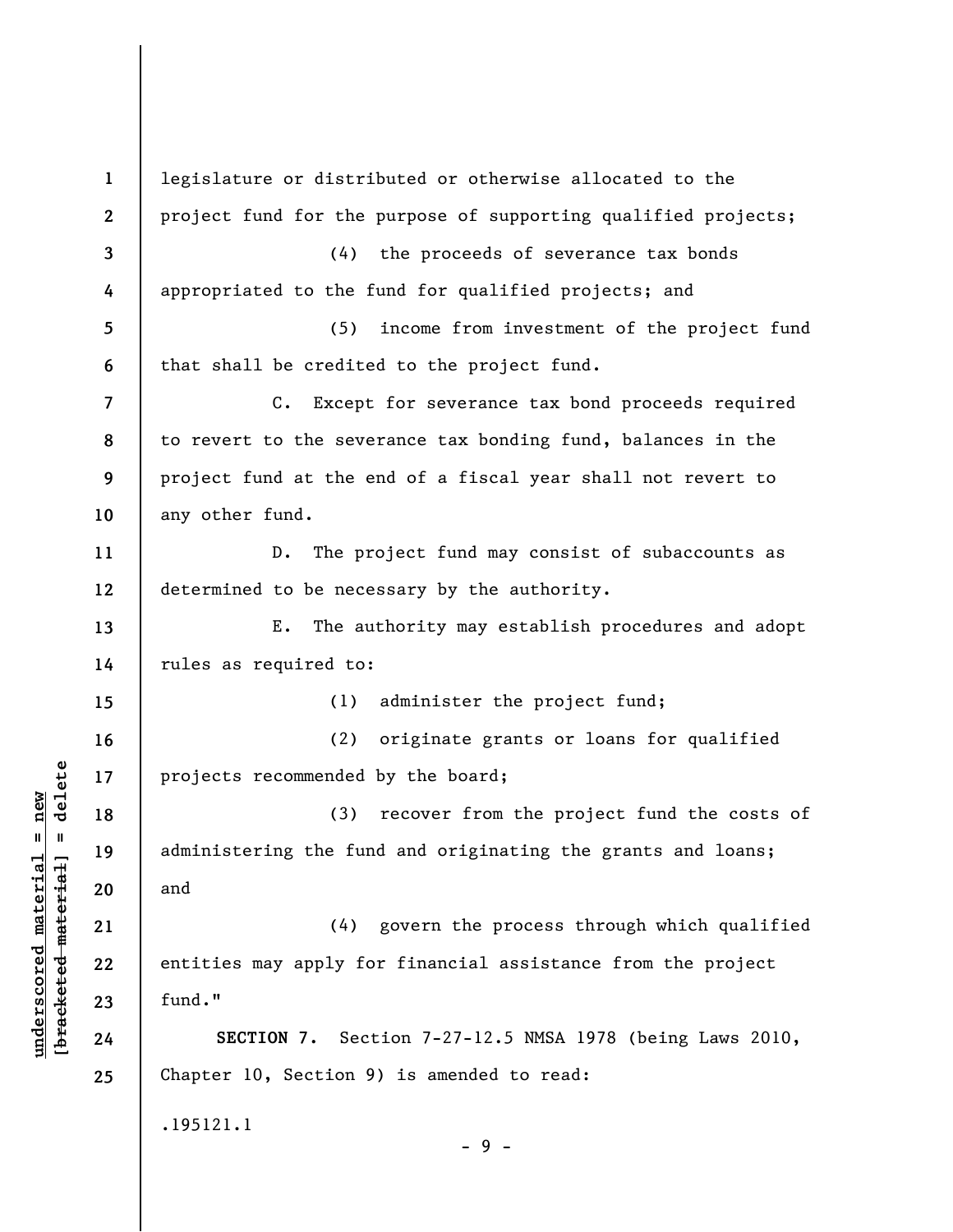"7-27-12.5. AUTHORIZATION FOR SEVERANCE TAX BONDS-- PRIORITY FOR INFRASTRUCTURE PROJECTS FOR COLONIAS AND LAND GRANTS-MERCEDES.--

**4 5 6 7 8 9 10 11 12 13 14 15 16 17 18 19 20 21 22 23 24 25**  A. After the annual estimate of severance tax bonding capacity pursuant to Subsection A of Section 7-27-10.1 NMSA 1978, the board of finance division of the department of finance and administration shall allocate five percent of the estimated bonding capacity each year for colonias and land grants-mercedes infrastructure projects, and the legislature authorizes the state board of finance to issue severance tax bonds in the annually allocated amount for use by the colonias and land grants-mercedes infrastructure board to fund the projects. The colonias and land grants-mercedes infrastructure board shall certify to the state board of finance the need for issuance of bonds for colonias and land grants-mercedes infrastructure projects. The state board of finance may issue and sell the bonds in the same manner as other severance tax bonds in an amount not to exceed the authorized amount provided for in this subsection. If necessary, the state board of finance shall take the appropriate steps to comply with the federal Internal Revenue Code of 1986, as amended. Proceeds from the sale of the bonds are appropriated to the colonias and land grants-mercedes infrastructure project fund for the purposes certified by the colonias and land grants-mercedes infrastructure board to the state board of finance.

.195121.1

**underscored material = new [bracketed material] = delete**

 $underscored material = new$ 

delete

 $\mathbf{I}$ 

bracketed material

**1** 

**2** 

**3** 

 $- 10 -$